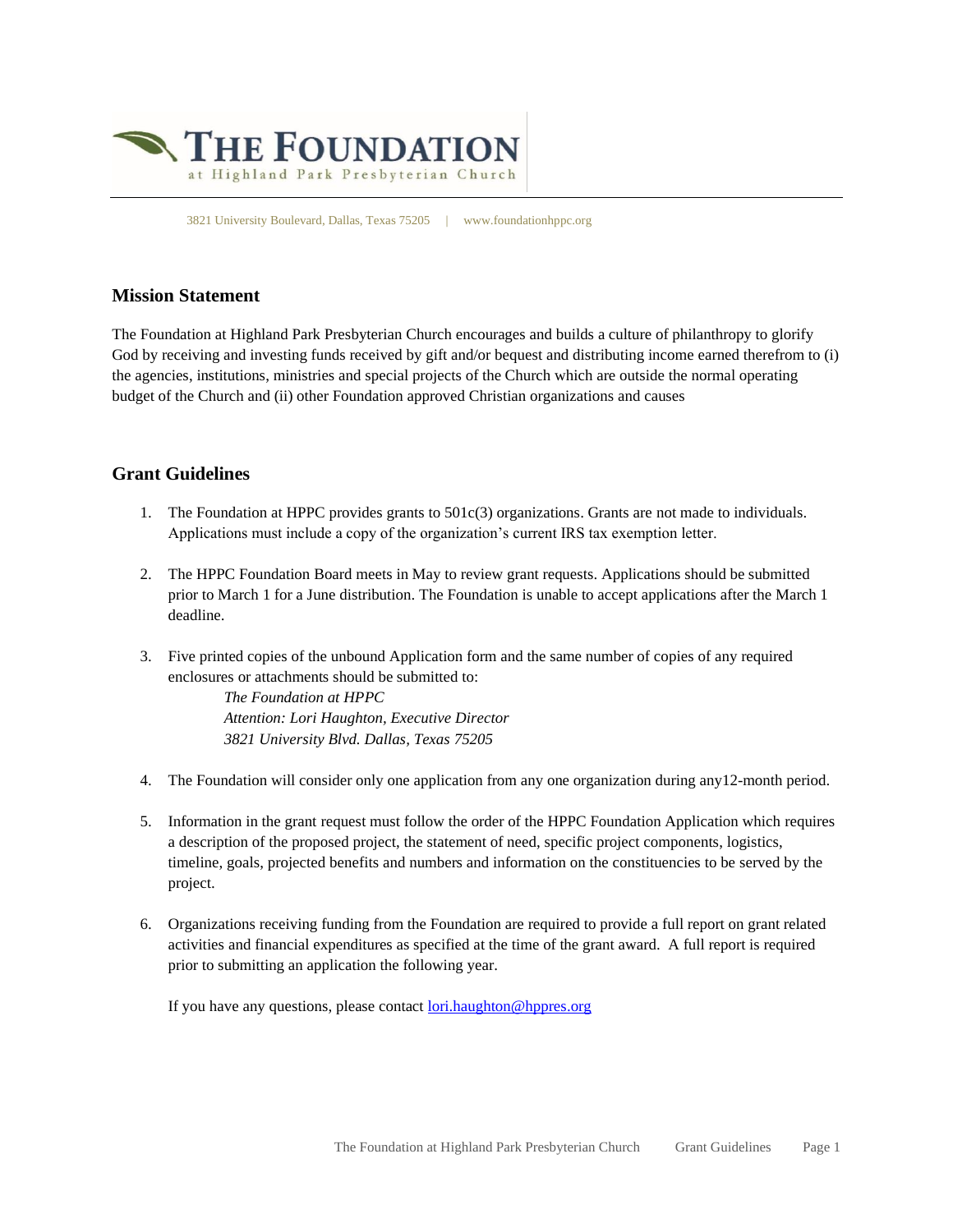

3821 University Boulevard, Dallas, Texas 75205 | www.foundationhppc.org

*Welcome to the grant application to The Foundation at Highland Park Presbyterian Church. Please fill out the following sections completely for your request to be considered.*

*Mission Statement: The Foundation at Highland Park Presbyterian Church encourages and builds a culture of philanthropy to glorify God by receiving and investing funds received by gift and/or bequest and distributing income earned therefrom to (i) the agencies, institutions, ministries and special projects of the Church which are outside the normal operating budget of the Church and (ii) other Foundation approved Christian organizations and causes.*

**Date:** February 21, 2022

### **Organization Information**

| $\bullet$ | <b>Organization Name</b>          |  |
|-----------|-----------------------------------|--|
| $\bullet$ | Address, City, State, Postal Code |  |
| $\bullet$ | <b>Phone Number</b>               |  |
| $\bullet$ | <b>Fax Number</b>                 |  |
| $\bullet$ | E-mail Address                    |  |
|           | Website                           |  |

# **Contact Information**

| $\bullet$ | <b>Organization CEO or President</b> |  |
|-----------|--------------------------------------|--|
| $\bullet$ | Primary Contact for the Request      |  |
| $\bullet$ | <b>Primary Contact Title</b>         |  |
| $\bullet$ | <b>Primary Contact Phone</b>         |  |
| $\bullet$ | Primary Contact E-mail Address       |  |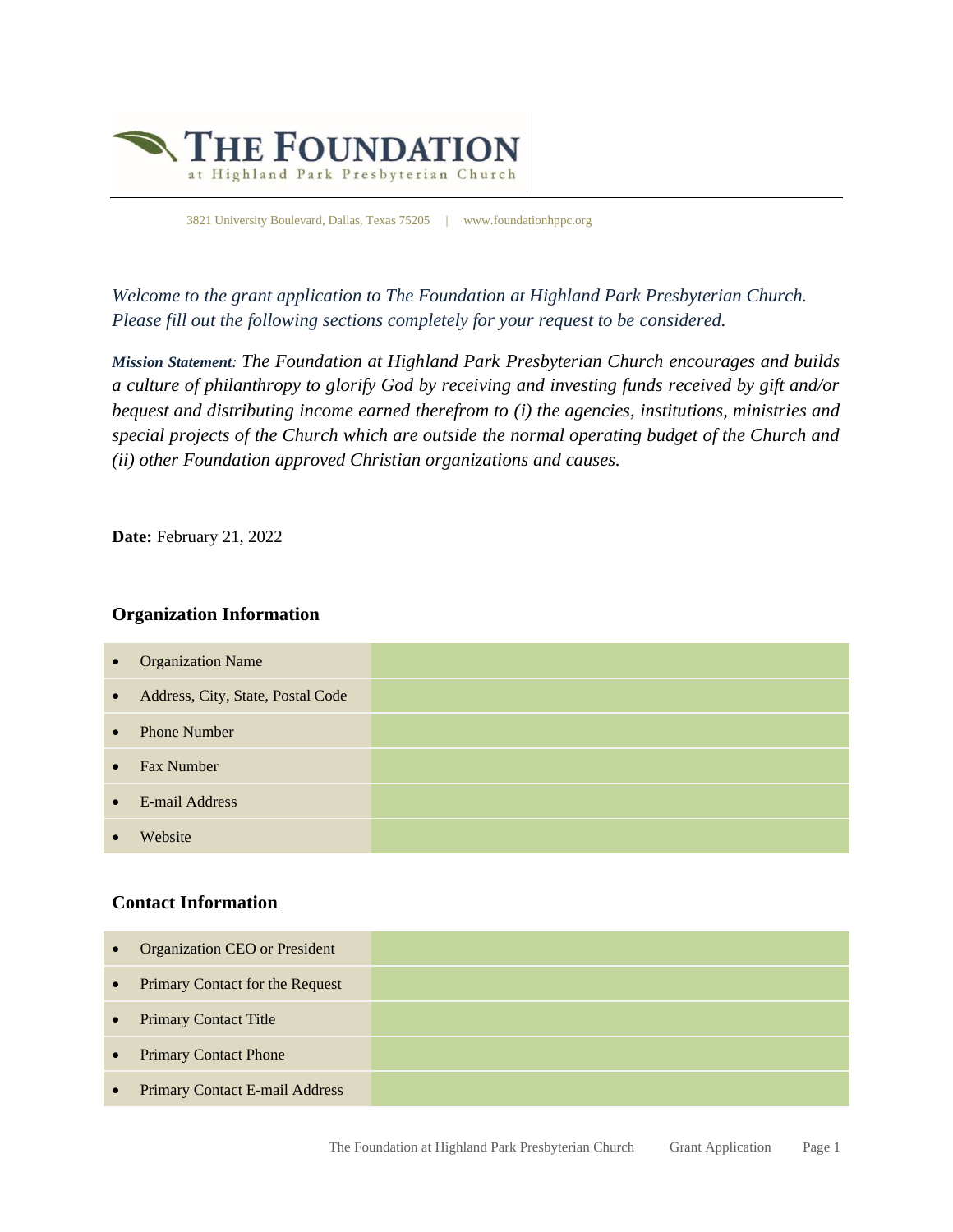# **Organization Background**

- Organization Mission Statement
- Brief History of the Organization *Please include a description of the Christian ministry focus of the organization*

## *Budget Information*

|           | • Current fiscal year budget  |  |
|-----------|-------------------------------|--|
|           | • Previous fiscal year budget |  |
|           | • % of budget toward program  |  |
| $\bullet$ | Last month of fiscal year     |  |

# *Relationship to Highland Park Presbyterian Church*

| $\bullet$ | Have you received funds from the<br><b>HPPC</b> Benevolence or Outreach<br>budget? Describe.         |  |
|-----------|------------------------------------------------------------------------------------------------------|--|
| $\bullet$ | Have you applied to The<br>Foundation at HPPC before? If a<br>grant was approved please<br>describe. |  |
| $\bullet$ | Do you receive non-financial<br>support from HPPC?                                                   |  |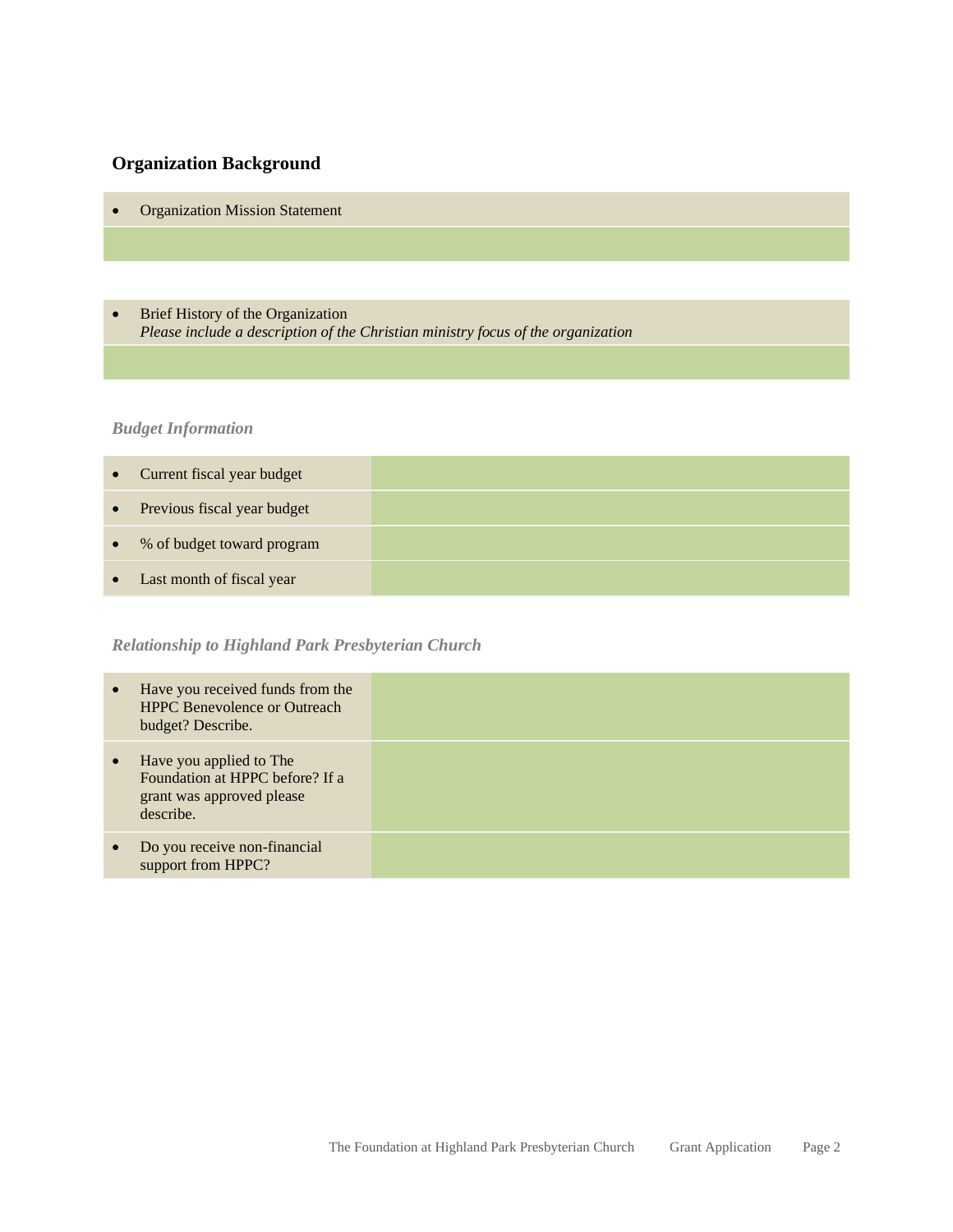### **Grant Request**

| $\bullet$ | Project/Program Title    |  |
|-----------|--------------------------|--|
|           |                          |  |
| $\bullet$ | <b>Requested Amount</b>  |  |
|           | • Project/Program Budget |  |

#### *Project/Program Description*

• A brief statement explaining the unmet need the project/program is addressing

• A full description of the proposed project/program

- ➢ Include specific project components and logistics
- ➢ Include project timeline and date by which funds are required
- ➢ Include a description of constituents served, including numbers served and demographics
- A full description of the outcomes of the project/program
	- ➢ Include specific goals and projected benefits of the project
	- ➢ Include how the project will be evaluated for effectiveness

#### *Ongoing Funding*

• List other sources of current and proposed funding for this project/program

• Describe the strategies for perpetuating the project/program